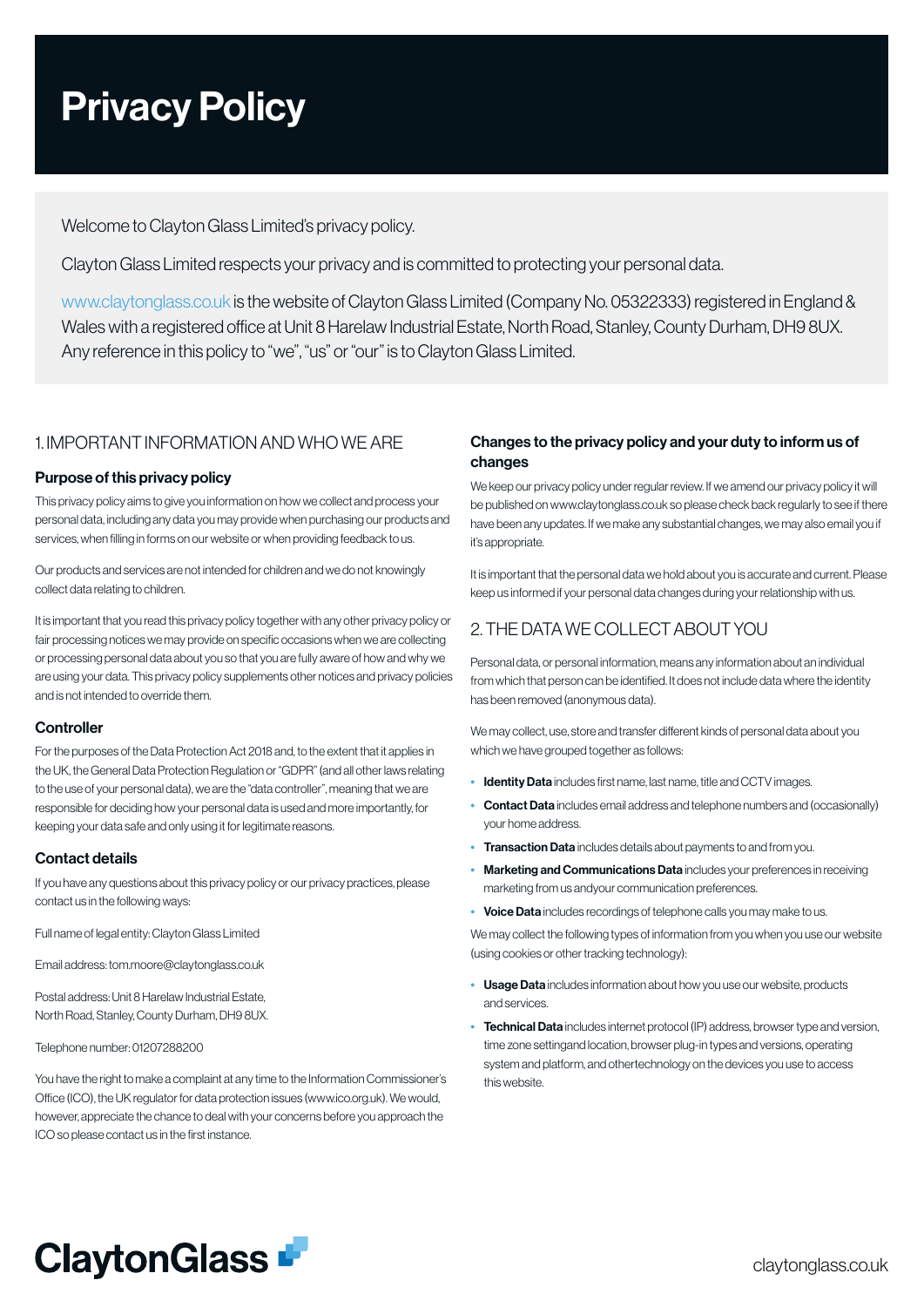We also collect, use and share **Aggregated Data** such as statistical or demographic data for any purpose. Aggregated Data could be derived from your personal data but is not considered personal data in law as this data will not directly or indirectly reveal your identity. For example, we may aggregate your Usage Data to calculate the percentage of users accessing a specific website feature. However, if we combine or connect Aggregated Data with your personal data so that it can directly or indirectly identify you, we treat the combined data as personal data which will be used in accordance with this privacy policy.

We do not collect any **Special Categories of Personal Data** about you (this includes details about your race or ethnicity, religious or philosophical beliefs, sex life, sexual orientation, political opinions, trade union membership, information about your health, and genetic and biometric data). Nor do we collect any information about criminal convictions and offences.

## If you fail to provide personal data

Where we need to collect personal data by law, or under the terms of a contract we have with you, and you fail to provide that data when requested, we may not be able to perform the contract we have or are trying to enter into with you (for example, to provide you with goods or services). In this case, we may have to cancel a product or service you have with us but we will notify you if this is the case at the time.

# 3. HOW IS YOUR PERSONAL DATA COLLECTED?

We use different methods to collect data from and about you including through:

- Direct interactions. You may give us your Identity, Contact and Voice Data by filling in forms on ourwebsite or by corresponding with us by post, phone, email or otherwise. This includes personal datayou provide when you purchase our products and services, request marketing to be sent to you orgive us feedback or contact us.
- Third parties or publicly available sources. We may receive personal data about you from variousthird parties and public sources. This includes for example Technical Data from analytics providerssuch as Google.
- Automated technologies or interactions. As you interact with our website, we may automaticallycollect Technical Data about your equipment, browsing actions and patterns. We collect thispersonal data by using cookies, and other similar technologies.
- CCTV. We use CCTV to protect our sites, which may capture images of you.

## 4. HOW WE USE YOUR PERSONAL DATA

We will only use your personal data when the law allows us to. Most commonly, we will use your personal data in the following circumstances:

- Where we need to perform the contract we are about to enter into or have entered into with you.
- Where it is necessary for our legitimate interests (or those of a third party) and your interests andfundamental rights do not override those interests.
- Where we need to comply with a legal obligation.

Please see the Glossary at clause 10 below to find out more about the types of lawful basis that we will rely on to process your personal data.

#### Purposes for which we will use your personal data

We have set out below, in a table format, a description of all the ways we plan to use your personal data, and which of the legal bases we rely on to do so. We have also identified what our legitimate interests are where appropriate.

Note that we may process your personal data for more than one lawful ground depending on the specific purpose for which we are using your data. Please contact us if you need details about the specific legal ground we are relying on to process your personal data where more than one ground has been set out in the table below.

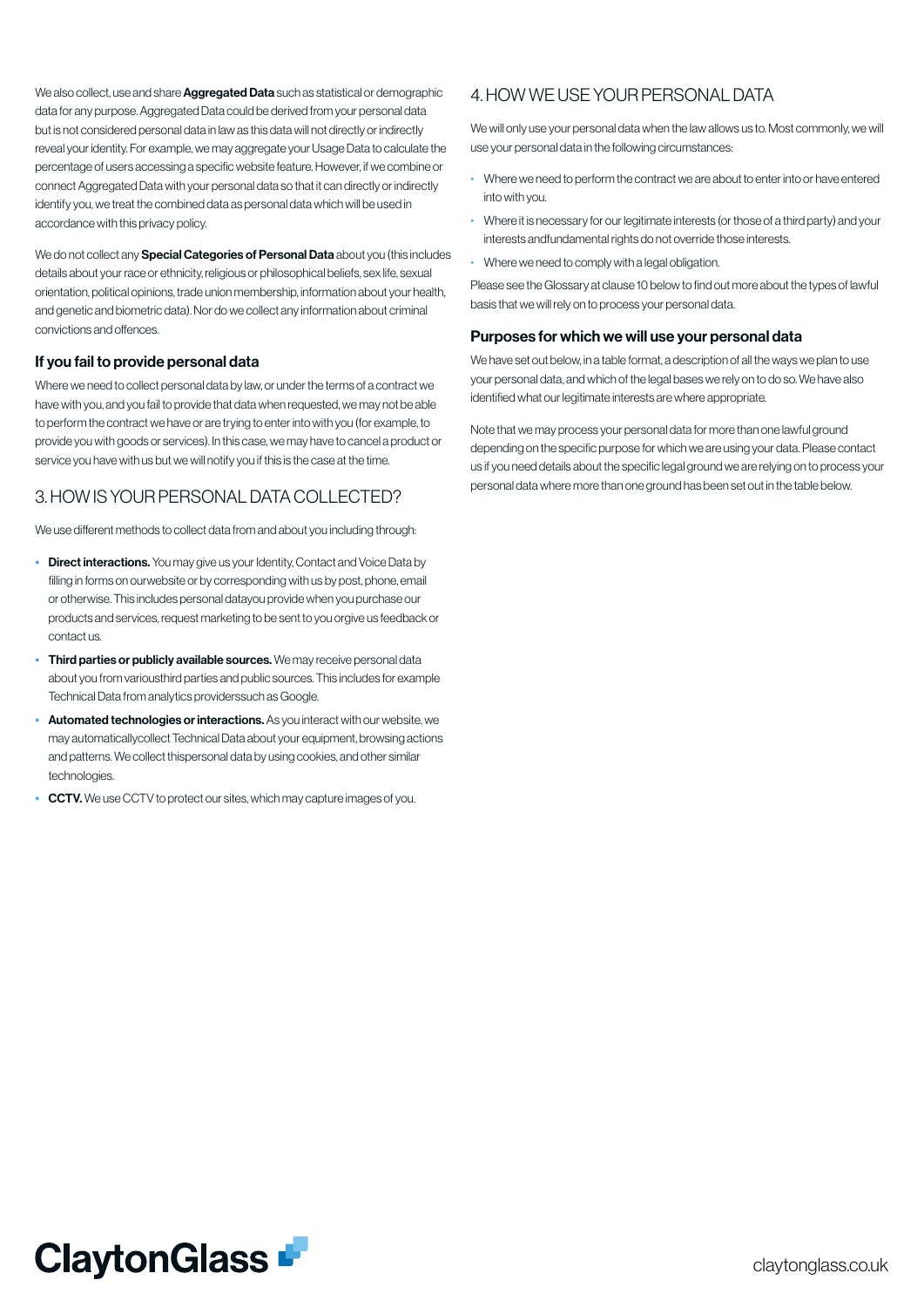| <b>Purpose/Activity</b>                                                                                                                                                                                                        | <b>Type of data</b>                                                                        | <b>Lawful basis for processing including</b><br>basis of legitimate interest                                                                                                                                                                                                                                                |
|--------------------------------------------------------------------------------------------------------------------------------------------------------------------------------------------------------------------------------|--------------------------------------------------------------------------------------------|-----------------------------------------------------------------------------------------------------------------------------------------------------------------------------------------------------------------------------------------------------------------------------------------------------------------------------|
| To register you as a new customer                                                                                                                                                                                              | (a)Identity<br>(b)Contact                                                                  | Performance of a contract with you                                                                                                                                                                                                                                                                                          |
| To process and deliver your order including:<br>(a) Manage payments, fees andcharges<br>(b)Collect and recover moneyowed to us                                                                                                 | (a)Identity<br>(b)Contact<br>(c)Transaction<br>(d)Voice                                    | (a)Performance of a contract with you<br>(b)Necessary for our legitimate interests(to<br>recover debts due to us)                                                                                                                                                                                                           |
| To provide you with information you have<br>requested from us (e.g. through our website<br>enquiry form), respond to enquiries or requests<br>from you, and communicate with you in relation<br>to those enquiries or requests | (a)Identity<br>(b)Contact<br>(c)Marketing and Communications<br>(d)Transaction<br>(e)Voice | (a)Necessary for our legitimate interests(to ensure<br>our customers are informedand satisfied with our<br>services and tohandle enquiries to our business)                                                                                                                                                                 |
| To manage our relationship with you which<br>will include:<br>(a)Notifying you about changes to our terms<br>or privacy policy<br>(b)Asking you to leave a review or take a survey                                             | (a)Identity<br>(b)Contact<br>(c) Marketing and Communications<br>(d)Voice                  | (a)Performance of a contract with you<br>(b)Necessary to comply with a legalobligation<br>(c)Necessary for our legitimate interests (to keep<br>our records updated and to studyhow customers<br>use our products/services)                                                                                                 |
| To administer and protect our business<br>(including our premises) and our website<br>(including troubleshooting, data analysis, testing,<br>system maintenance, support, reporting and<br>hosting of data)                    | (a)Identity<br>(b)Contact<br>(c)Technical<br>(d)Usage<br>(e)Voice                          | (a)Necessary for our legitimate interests (for<br>running our business, provision ofadministration<br>and IT services, networksecurity, premises<br>security (CCTV), toprevent fraud and in the<br>context of abusiness reorganisation or group<br>restructuring exercise)<br>(b)Necessary to comply with a legalobligation |
| To use data analytics to improve our website,<br>products/services, marketing, customer<br>relationships and experiences                                                                                                       | (a)Technical<br>(b) Marketing and Communications<br>(c)Usage                               | Necessary for our legitimate interests (to define<br>types of customers for our products and services,<br>to keep our website updated and relevant, to<br>develop our business and to inform our<br>marketing strategy)                                                                                                     |
| To make suggestions and recommendations<br>to you about goods or services that may be of<br>interest to you                                                                                                                    | (a)Identity<br>(b)Contact<br>(c)Marketing and Communications                               | Necessary for our legitimate interests (to develop<br>our products/services and grow our business)                                                                                                                                                                                                                          |

## **Marketing**

We may use your Identity, Contact and Marketing and Communications Data to form a view on what we think you may want or need, or what may be of interest to you. This is how we decide which products, services and offers may be relevant for you (we call this marketing). You will receive marketing communications from us if you have requested information from us or purchased goods or services from us and you have not opted out of receiving that marketing, or if we consider that marketing communications may be of use to you.

## Opting out

You can ask us to stop sending you marketing messages at any time by following the opt-out links on any marketing message sent to you or by writing to us at tom.moore@claytonglass.co.uk or by calling us on 01207288200. Where you opt out of receiving these marketing messages, this will not apply to personal data that we process and use on a different lawful basis, or in respect of which you continue to consent to us processing.

## **Cookies**

We use cookies on our website, which may collect personal data. View our separate Cookie Policy on our website to provide more information about the cookies we use. You can set your browser to refuse all or some browser cookies, or to alert you when websites set or access cookies. If you disable or refuse cookies, please note that some parts of this website may become inaccessible or not function properly.

# Our Website - Third-party links

Our website may include links to third-party websites, plug-ins and applications. Clicking on those links or enabling those connections may allow third parties to collect or share data about you. We do not control these third-party websites and are not responsible for their privacy statements. When you leave our website, we encourage you to read the privacy notice of every website you visit.

## Change of purpose

We will only use your personal data for the purposes for which we collected it, unless we reasonably consider that we need to use it for another reason and that reason is compatible with the original purpose. If you wish to get an explanation as to how the processing for the new purpose is compatible with the original purpose, please contact us.

If we need to use your personal data for an unrelated purpose, we will notify you and we will explain the legal basis which allows us to do so.

Please note that we may process your personal data without your knowledge or consent, in compliance with the above rules, where this is required or permitted by law.

## **Suppliers**

If you are a supplier to us, you may be asked to supply certain personal data to us and we will process that personal data for the purposes of the contract that you and we enter into for the supply of your products/services, and we may retain that data in accordance with this policy (and pursuant to the legitimate interests of both you and us) so that we may purchase your products/services again in future.

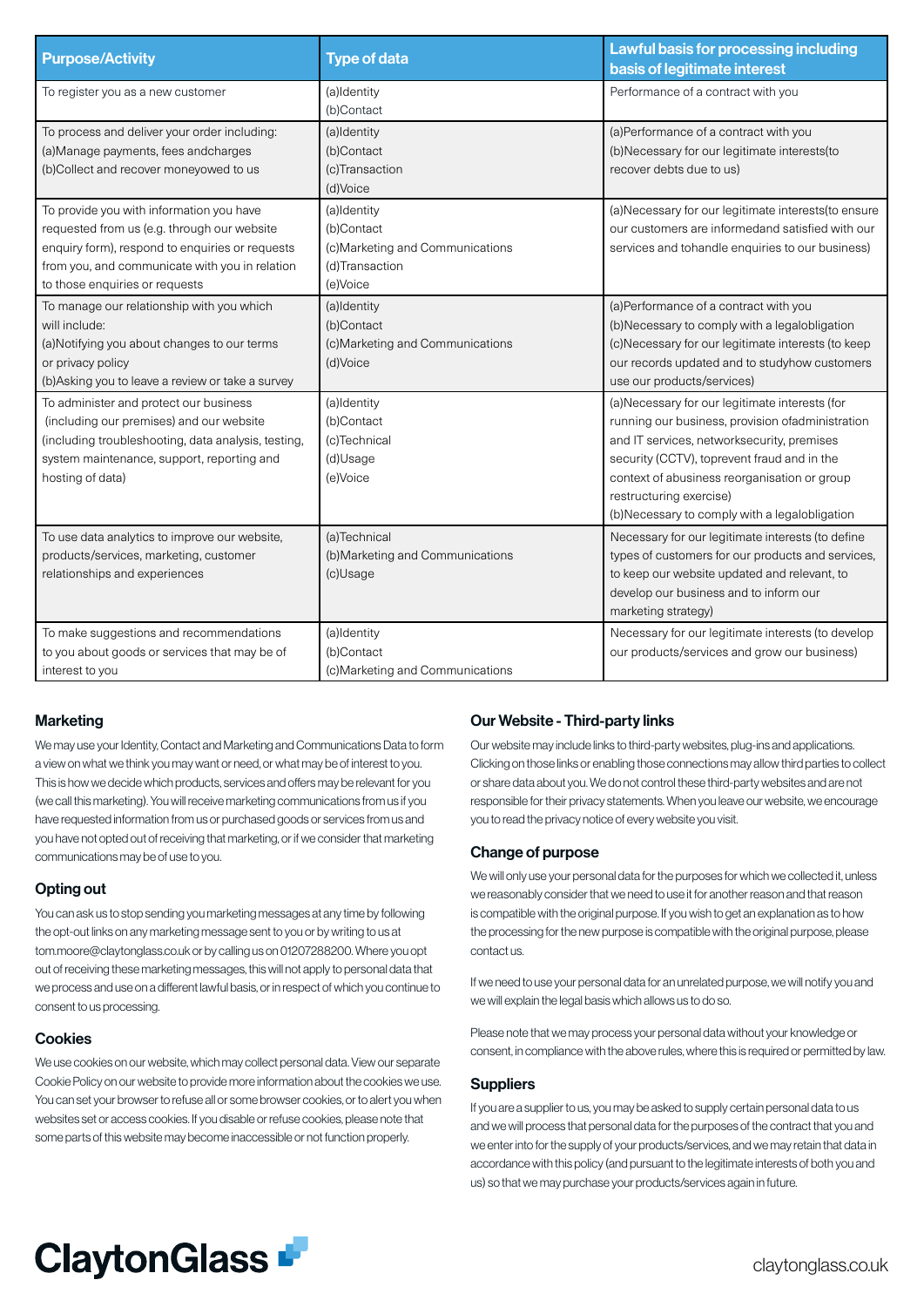# 5. DISCLOSURES OF YOUR PERSONAL DATA

We may share your personal data with the parties set out below for the purposes set out in the table above.

- Service providers (acting as processors) such as providers of IT, payroll and system administration/support, CCTV, telephone and marketing services (including Sage, Glass Office, Microsoft Office 365, Google Drive).
- Professional advisers (acting as controllers) including bankers, lawyers, auditors, accountants and insurers who provide banking, consultancy, legal, insurance and accounting services.
- HM Revenue & Customs, regulators and other authorities (acting as controllers) who may require reporting of processing activities in certain circumstances.
- Third parties to whom we may choose to sell, transfer or merge parts of our business or our assets. Alternatively, we may seek to acquire other businesses or merge with them. If a change happens to our business, then the new owners may use your personal data in the same way as set out in this privacy policy.

We require all third parties to respect the security of your personal data and to treat it in accordance with the law. We do not allow our third-party service providers to use your personal data for their own purposes where they act for us as processors of data, and only permit them to process your personal data for specified purposes and in accordance with our instructions.

# 6. INTERNATIONAL TRANSFERS

Most of the personal data we hold is held by us in the UK. However there may be occasions when we need to transfer or process data outside of the UK. We may do this only pursuant to a specific legal basis. Any such data transfer is usually based on one of the legal bases described below, however you can inquire with us to learn more and in particular which legal basis applies to which specific service, through the contact details provided in this policy.

## Data transfer based on standard contractual clauses

If this is the legal basis, the transfer of personal data from the UK to other countries is carried out according to standard contractual clauses made or approved under the Data Protection Act 2018. This means that data recipients have committed to process personal data in compliance with the data protection standards set forth by UK data protection legislation.

## Data transfer to countries that guarantee appropriate data protection standards

If this is the legal basis, the transfer of personal data is carried out according to adequacy regulations made under the Data Protection Act 2018. These adequacy regulations are issued in respect of specific countries that provide personal data protection standards comparable to those in UK data protection legislation.

# 7. DATA SECURITY

We have put in place appropriate security measures to prevent your personal data from being accidentally lost, used or accessed in an unauthorised way, altered or disclosed. In addition, we limit access to your personal data to those employees, agents, contractors and other third parties who have a business need to know. They will only process your personal data on our instructions and they are subject to a duty of confidentiality.

We have put in place procedures to deal with any suspected personal data breach and will notify you and any applicable regulator of a breach where we are legally required to do so.

# 8. DATA RETENTION

#### How long will you use my personal data for?

We will only retain your personal data for as long as reasonably necessary to fulfil the purposes we collected it for, including for the purposes of satisfying any legal, regulatory, tax, accounting or reporting requirements. We may retain your personal data for a longer period in the event of a complaint or if we reasonably believe there is a prospect of litigation in respect to our relationship with you.

To determine the appropriate retention period for personal data, we consider the amount, nature and sensitivity of the personal data, the potential risk of harm from unauthorised use or disclosure of your personal data, the purposes for which we process your personal data and whether we can achieve those purposes through other means, and the applicable legal, regulatory, tax, accounting or other requirements.

By law we have to keep basic information about our customers for six years after they cease being customers for tax purposes.

We keep personal data relating to our suppliers for longer, as it is in both our interests and theirs that they remain on our system and potentially available for work from us.

CCTV footage will be retained for up to four months on the basis that it provides short term security for our premises.

In some circumstances you can ask us to delete your data: see clause 10 below for further information.

In some circumstances we will anonymise your personal data (so that it can no longer be associated with you) for research or statistical purposes, in which case we may use this information indefinitely without further notice to you.

# 9 YOUR LEGAL BIGHTS

Under certain circumstances, you have rights under data protection laws in relation to your personal data and you are entitled to:

- Access a copy of your personal data.
- Correct or update your personal data.
- Erase your personal data.
- Object to the processing of your personal data where we are relying on a legitimate interest (as set out in the above table).
- Restrict the processing of your personal data.
- Request the transfer of your personal data to a third party.
- Where you have provided your consent to certain of our processing activities, in certain circumstances, you may withdraw your consent at any time (but please note that we may continue to process such personal data if we have legitimate legal grounds for doing so).

If you want to exercise any of these rights, please contact us.

## No fee usually required

You will not have to pay a fee to access your personal data (or to exercise any of the other rights). However, we may charge a reasonable fee if your request is clearly unfounded, repetitive or excessive. Alternatively, we could refuse to comply with your request in these circumstances.